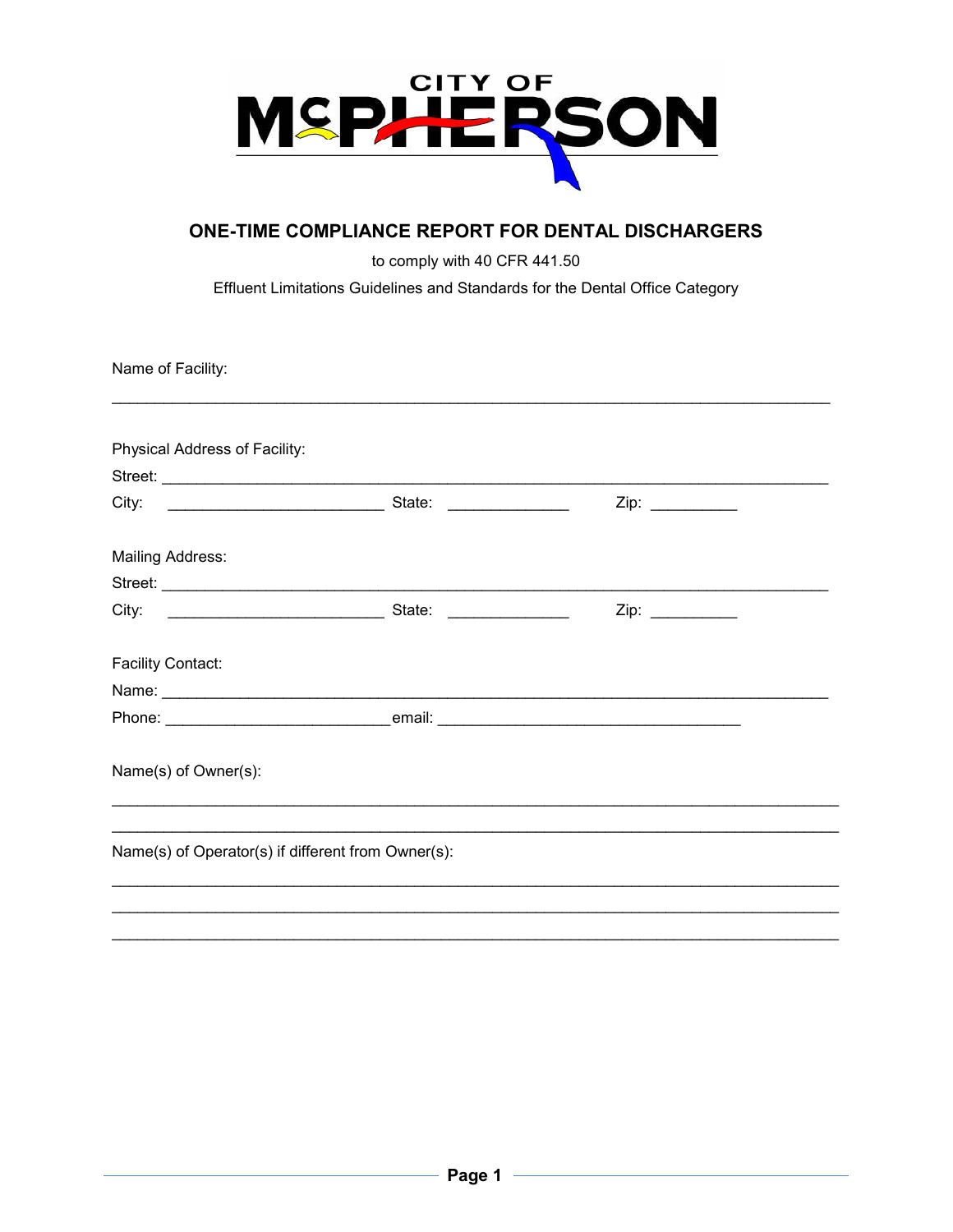# **Applicability: Please Select One of the Following**

This facility is a dental discharger subject to this rule (40 CFR Part 441) and it places or removes amalgam. *(If this box is checked please complete sections A, B, C, D, and E)* 



This facility is a dental discharger subject to this rule (40 CFR Part 441) and (1), it does not place dental amalgam, and (2) it does not remove amalgam except in limited emergency or unplanned, unanticipated circumstances. *(If this box is checked please complete section E only)*



This facility is a dental discharger subject to this rule (40 CFR Part 441) and it has previously submitted a one-time compliance report. This facility is submitting a new one-time compliance report because of a transfer of ownership as required by 40 CFR 441.50(a)(4).

#### **Section A: Description of Facility**

Total number of chairs

Total number of chairs at which amalgam may be present in the resulting wastewater. (i.e. chairs where amalgam may be placed or removed)



Yes | No This facility discharged amalgam process wastewater prior to July 14th, 2017 under any other ownership?

#### **Section B: Description of Amalgam Separator Devices**

|                  |       |           | # of   | Is Separator Certified Under |    |
|------------------|-------|-----------|--------|------------------------------|----|
|                  |       | Year      | Chairs | ISO 11143 or ANSI/ADA        |    |
| Manufacture Name | Model | Installed | Served | 108-2009 Standard?           |    |
|                  |       |           |        | Yes                          | No |
|                  |       |           |        | Yes                          | No |
|                  |       |           |        | Yes                          | No |
|                  |       |           |        | Yes                          | No |
|                  |       |           |        | Yes                          | No |
|                  |       |           |        | Yes                          | No |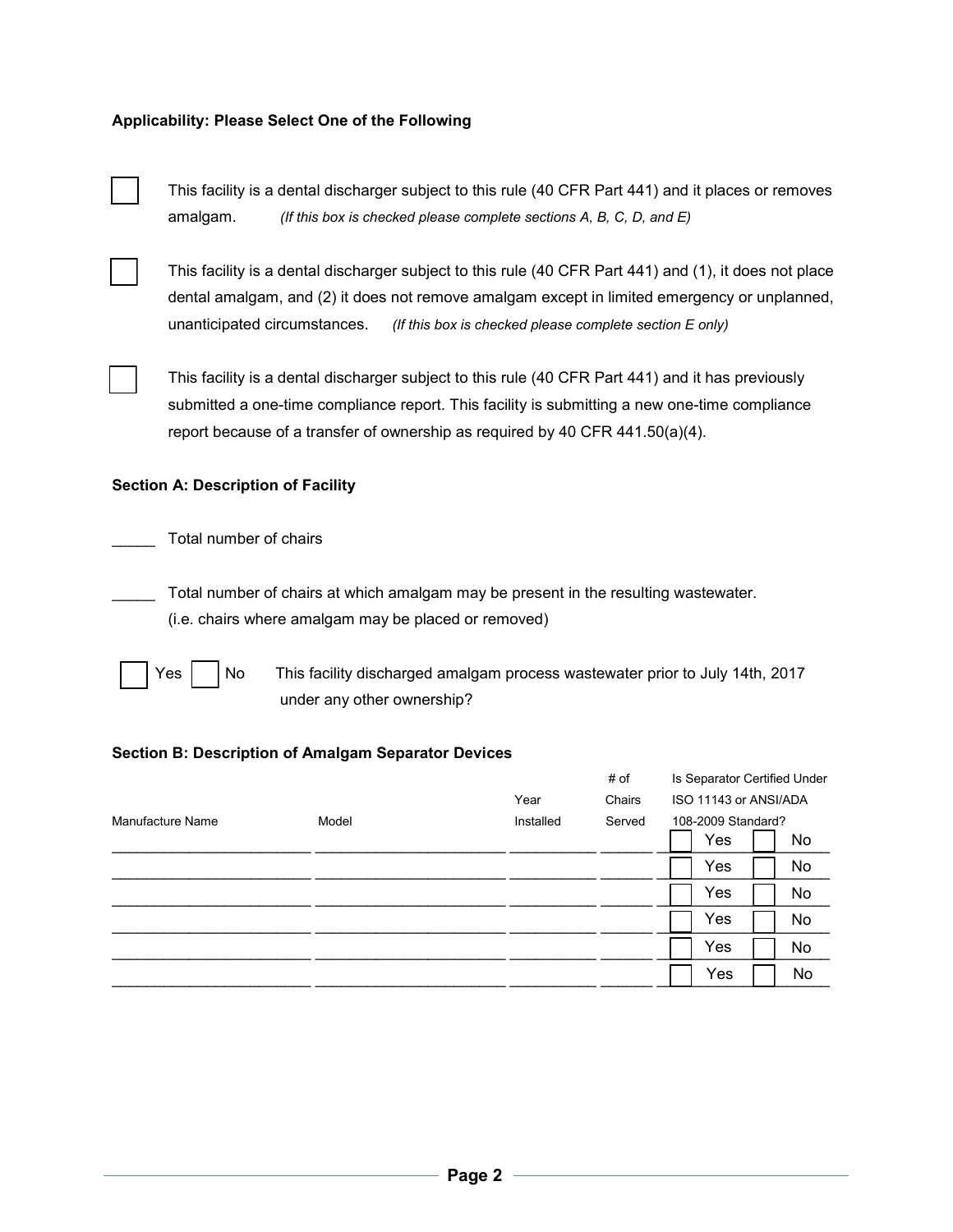# **Section B: Description of Amalgam Separator Equivalent Device**

| Manufacture Name | Model | Year<br>Installed | # of<br>Chairs | Average Removal Efficiency<br>of Equivalent Devices as<br>Served determined by 441.30(a)(2)i-iii |
|------------------|-------|-------------------|----------------|--------------------------------------------------------------------------------------------------|
|                  |       |                   |                |                                                                                                  |
|                  |       |                   |                |                                                                                                  |
|                  |       |                   |                |                                                                                                  |

The dental facility installed prior to June 14, 2017 one or more existing amalgam separators that do not meet the requirements of 441.30(a)(1)(i) and (ii) at the above number of chairs at which amalgam placement or removal may occur. I understand that such separators must be replaced with one or more amalgam separators (or equivalent devices) that meet the requirements of 441.30(a)(1) or 441.30(a)(2), after their useful life has ended, and no later than June 14, 2027, whichever is sooner.

\_\_\_\_\_\_\_\_\_\_\_\_\_\_\_\_\_\_\_\_\_\_\_ \_\_\_\_\_\_\_\_\_\_\_\_\_\_\_\_\_\_\_\_\_\_ \_\_\_\_\_\_\_\_\_\_ \_\_\_\_\_\_ \_\_\_\_\_\_\_\_\_\_\_\_\_\_\_\_\_\_\_\_

## **Section C: Design, Operation and Maintenance of Amalgam Separators or equivalent Devices**

Yes |  $\vert$  | certify that the amalgam separator (or equivalent device) is designed and will be operated and maintained to meet the requirements in 441.30 or 441.40.

A third-party service provider is under contract with this facility to ensure proper operation and maintenance in accordance with 441.30 or 441.40.

Yes | | Name of third party service provider

No  $\parallel$  | If none, provide a description of the practices employed by the facility to ensure proper operation and maintenance in accordance with 441.30 or 441.40.

\_\_\_\_\_\_\_\_\_\_\_\_\_\_\_\_\_\_\_\_\_\_\_\_\_\_\_\_\_\_\_\_\_\_\_\_\_\_\_\_\_\_\_\_\_\_\_\_\_\_\_\_\_\_\_\_\_\_\_\_\_\_\_\_\_\_\_\_\_\_\_\_\_\_\_\_\_\_\_\_\_\_\_\_ \_\_\_\_\_\_\_\_\_\_\_\_\_\_\_\_\_\_\_\_\_\_\_\_\_\_\_\_\_\_\_\_\_\_\_\_\_\_\_\_\_\_\_\_\_\_\_\_\_\_\_\_\_\_\_\_\_\_\_\_\_\_\_\_\_\_\_\_\_\_\_\_\_\_\_\_\_\_\_\_\_\_\_\_ \_\_\_\_\_\_\_\_\_\_\_\_\_\_\_\_\_\_\_\_\_\_\_\_\_\_\_\_\_\_\_\_\_\_\_\_\_\_\_\_\_\_\_\_\_\_\_\_\_\_\_\_\_\_\_\_\_\_\_\_\_\_\_\_\_\_\_\_\_\_\_\_\_\_\_\_\_\_\_\_\_\_\_\_ \_\_\_\_\_\_\_\_\_\_\_\_\_\_\_\_\_\_\_\_\_\_\_\_\_\_\_\_\_\_\_\_\_\_\_\_\_\_\_\_\_\_\_\_\_\_\_\_\_\_\_\_\_\_\_\_\_\_\_\_\_\_\_\_\_\_\_\_\_\_\_\_\_\_\_\_\_\_\_\_\_\_\_\_ \_\_\_\_\_\_\_\_\_\_\_\_\_\_\_\_\_\_\_\_\_\_\_\_\_\_\_\_\_\_\_\_\_\_\_\_\_\_\_\_\_\_\_\_\_\_\_\_\_\_\_\_\_\_\_\_\_\_\_\_\_\_\_\_\_\_\_\_\_\_\_\_\_\_\_\_\_\_\_\_\_\_\_\_ \_\_\_\_\_\_\_\_\_\_\_\_\_\_\_\_\_\_\_\_\_\_\_\_\_\_\_\_\_\_\_\_\_\_\_\_\_\_\_\_\_\_\_\_\_\_\_\_\_\_\_\_\_\_\_\_\_\_\_\_\_\_\_\_\_\_\_\_\_\_\_\_\_\_\_\_\_\_\_\_\_\_\_\_